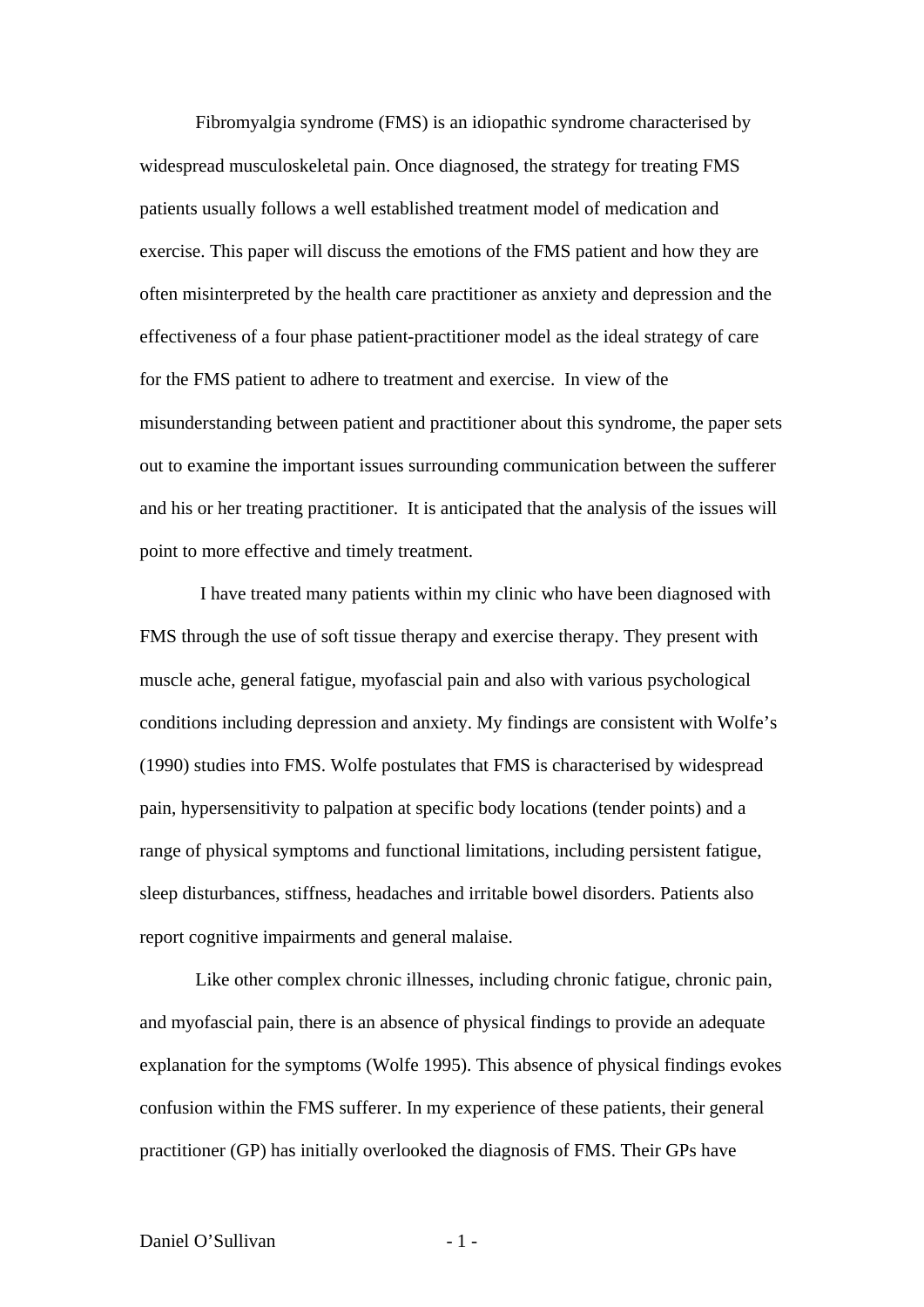prescribed exercise therapy for them because the patients are generally overweight and de-conditioned. The GP will in addition almost always prescribe anti-depression medication. When exercise therapy has not relieved their symptoms patients seek a second opinion, which may result in a diagnosis of FMS. As a whole GPs now have a better understanding of FMS and a diagnosis is usually made earlier. However the complexity of the condition continues to make FMS difficult to treat. (Henningsen 2003, Henriksson 2005). In my experience with FMS patients, long term remedial massage is more effective in treating the various symptoms, than mechanistic physiotherapy. The latter being disliked by patients who mistrust the conventional physiotherapy of tens machines and heat packs.

Due to the relative new diagnostic approach of FMS, strategies for pain relief are varied, however many patients continue to be treated as a homogenous group, which Thieme et al. (2004) report as unsuitable. Hughes (2006) opines that patients are treated inappropriately, and fail to receive or are offered appropriate alternative treatment.

The majority of sufferers of this disease are women who have been diagnosed in their fourth and fifth decade of life (Hughes 2006). Usually when a patient with FMS presents themselves to an allied health professional the health professional's initial reaction is that the patient is anxious and depressed due to their pain and discomfort. Bowman (2001) explains that depression and anxiety are the main reactive emotions to acute illness. FMS patients can have acute episodes of pain flare ups, at which time they usually seek treatment. The FMS patient is treated as having endogenous and not reactive depression.

Bowman postulates that anxiety and depression may not be an accurate description of the emotions of someone with a complex chronic illness, rather they are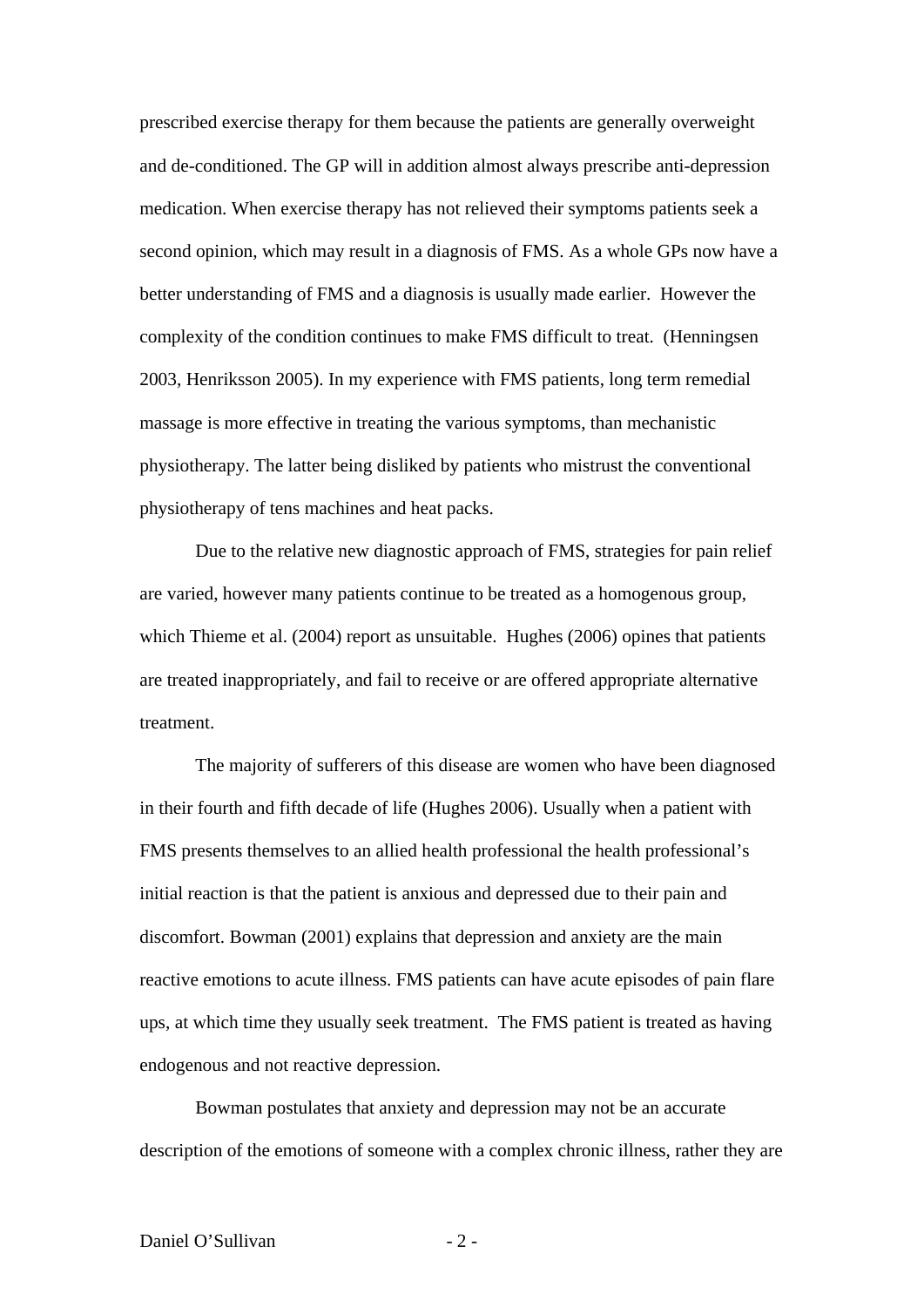just diagnostic labels given to describe a symptom or reaction to the underlying illness. Schliefer et al (1989) as cited by Bowman (2001) liken the reaction to an illness as grief and is short term and self limiting. Patients may suffer a feeling of loss until adjustment to the illness is achieved.

I also have labelled patients with FMS as anxious, however they did not display the acute symptoms of anxiety, such as motor tension, and autonomic overactivity (Huynh et al 2008). They have however displayed some forms of apprehension which may be due to being treated by a new health practitioner. On subsequent visits this anxiety had diminished leaving a relatively calm person who has muscular pain.

If a FMS patient is not depressed or anxious, why do health care professionals including my colleagues and myself, diagnose them in this manner? Bowman postulates that one of the reasons for this label, is that patients do not have the knowledge or insight concerning the diagnosis or treatment of their condition and hance agree to prescribe treatment as a patient of the usual medical model. Once diagnosed with FMS, the course of action by a GP is to prescribe anti depressive and anticonvulsive medication, which implies that they are depressed and or anxious. The next course of action is usually to refer the patient to a physiotherapist who will fix aches and pains.

In my opinion and with the experience of treating FMS patients, very few of them achieve positive pain relief within the acute injury clinic (i.e. Physiotherapy). They describe their treatment in a physiotherapy clinic as often rushed with the patient having no time to really explain how their body is reacting to the illness. Bowen indicates that emotions and the underlying illness are generally ignored in a clinical practice because of their 'highly theoretical nature, difficulties in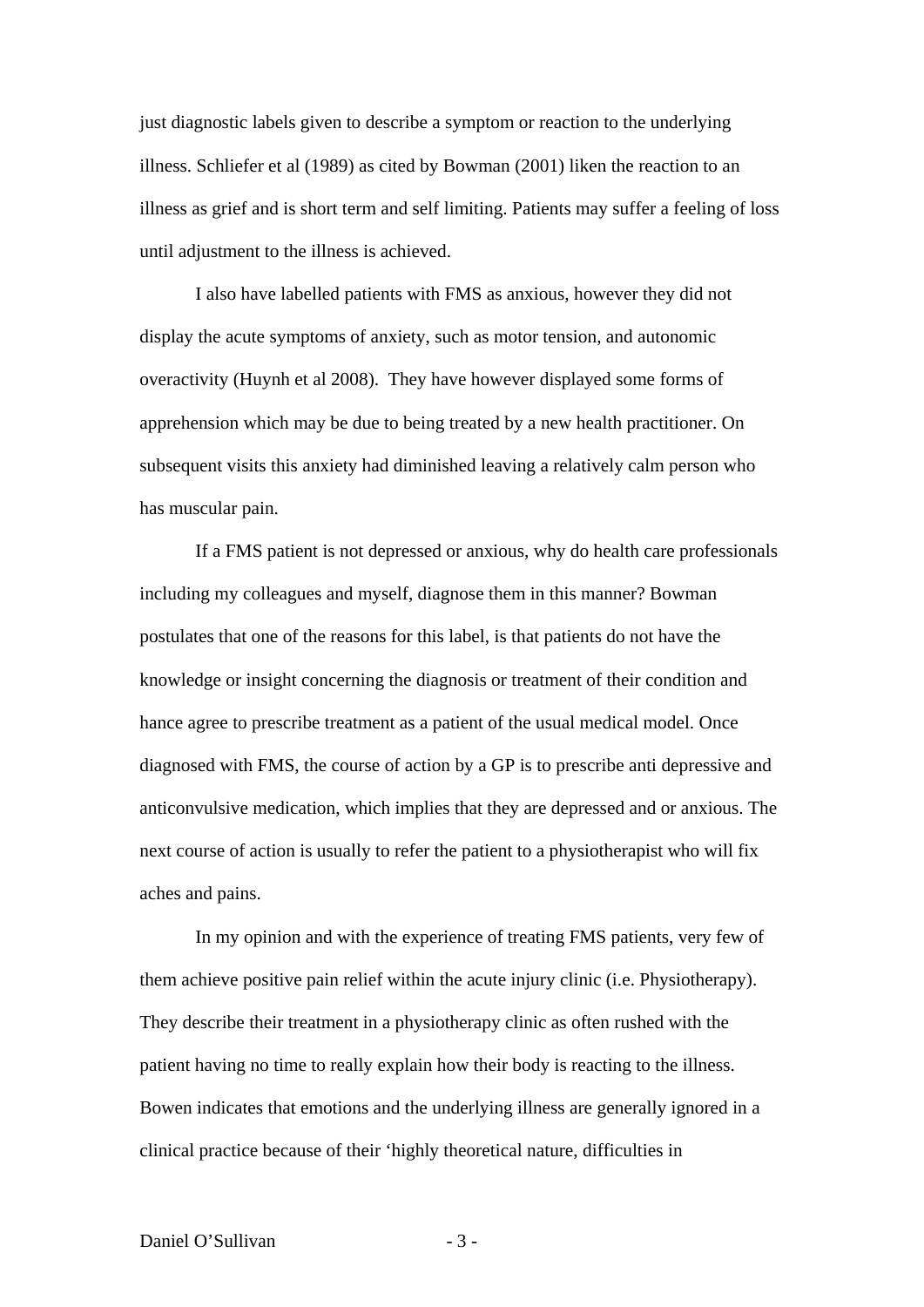measurement, lack of pharmacological interaction, and our lack of ability to control'. Due to time constraints within a clinical setting, the FMS patient is poorly understood, whereas in a massage therapy setting the patient has more time to discuss the various factors of the illness.

Misinterpreting a FMS patient's emotional response to their chronic illness is possible due to how the individual reaction may differ on important variables. These variables, such as mood, adaptation to symptoms as well as presenting symptoms, cause the health professional to not effectively understand what the patient needs, to help them adapt and cope with their chronic illness. The health professional needs to identify the dominant emotion and the effect it has on the patient. It is only at this point that the health professional can assist the patient to self regulate and adapt strategies which helps them to self manage emotionally with their physical illness (Bowman 2001). One of the more common dominant emotions which I have observed in FMS patients is that of frustration. This frustration is often related to the opinion of others who deny the severity of the illness. This correlates closely with the suggestion by some (Shapiro 2003, Netter 1998) that FMS is a psychogenic disorder because, of the lack of clinical physical symptoms. However, others (Huynh et al 2007), believe FMS patients present as being complex due to the complex nature of the pathogenesis of FMS, and the interplay between the central nervous system, peripheral nervous system, and the endocrine system. This interplay may lead to the patient having diminished cognitive function, including short term memory loss, decreased mental alertness, and poor multitasking performance in addition to symptoms of lightheadedness or dizziness, which may stem from a disease of the regulation of the autonomic nervous system. With this in mind some FMS patients who have severe symptoms may not be able to convey the level and experience of pain to the health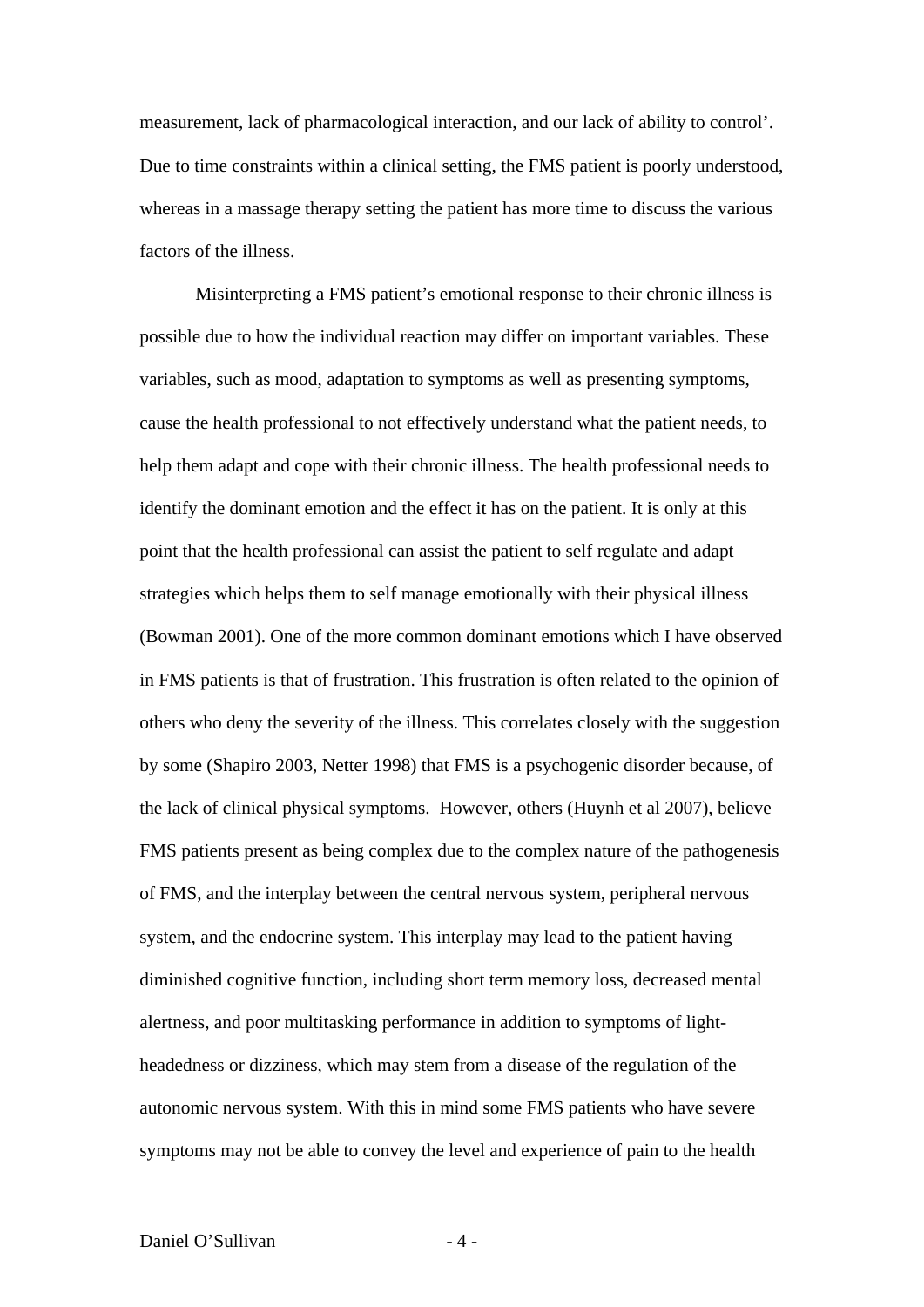professional in a logical manner. In this regard the patient can be comparable to a patient with cognitive and verbal impairments. These difficulties are evident as the health professional is left to interpret the varying emotions of the patient into some form of accurate diagnosis on that particular day. The methods of assessment that Buffum et al (2007) recommends that, the health professional may need to obtain the input of family or friends about the patient's pain history, and to further investigate appropriate treatment for the patient.

The fact of a specific diagnosis of FMS by the patients GP can help the overall strategy of management, as guided by the health professional. Huynh et al report that patients who have their symptoms explained by a specific diagnosis report fewer symptoms and decreased symptom intensity over time. Furthermore, they argue that the patient and their families benefit from the health professional's acknowledgement that FMS is a chronic illness that may affect their quality of life at times, but not necessarily affect their life expectancy. This acceptance by the patient and practitioner, of the patient's condition is the first positive step towards productive patient-practitioner collaboration.

Barr & Threlkeld (2000) describe a contemporary approach to patient practitioner care such that it is deemed a partnership rather than the practitioner having a directive role, overseeing the solutions prescribed for pain management. The model of patient –practitioner collaboration (Jensen et-al 1997, cited in Barr and Threlkeld 2000) is a novel strategy to manage the complex nature of FMS. The model has four phases which are used to describe the patient and the interactions. In the initial phase of the model, the health practitioner must establish a relationship in which the patient feels comfortable sharing his/her goals and beliefs about their illness. Verbal and non-verbal cues can be made focusing on displaying a friendly,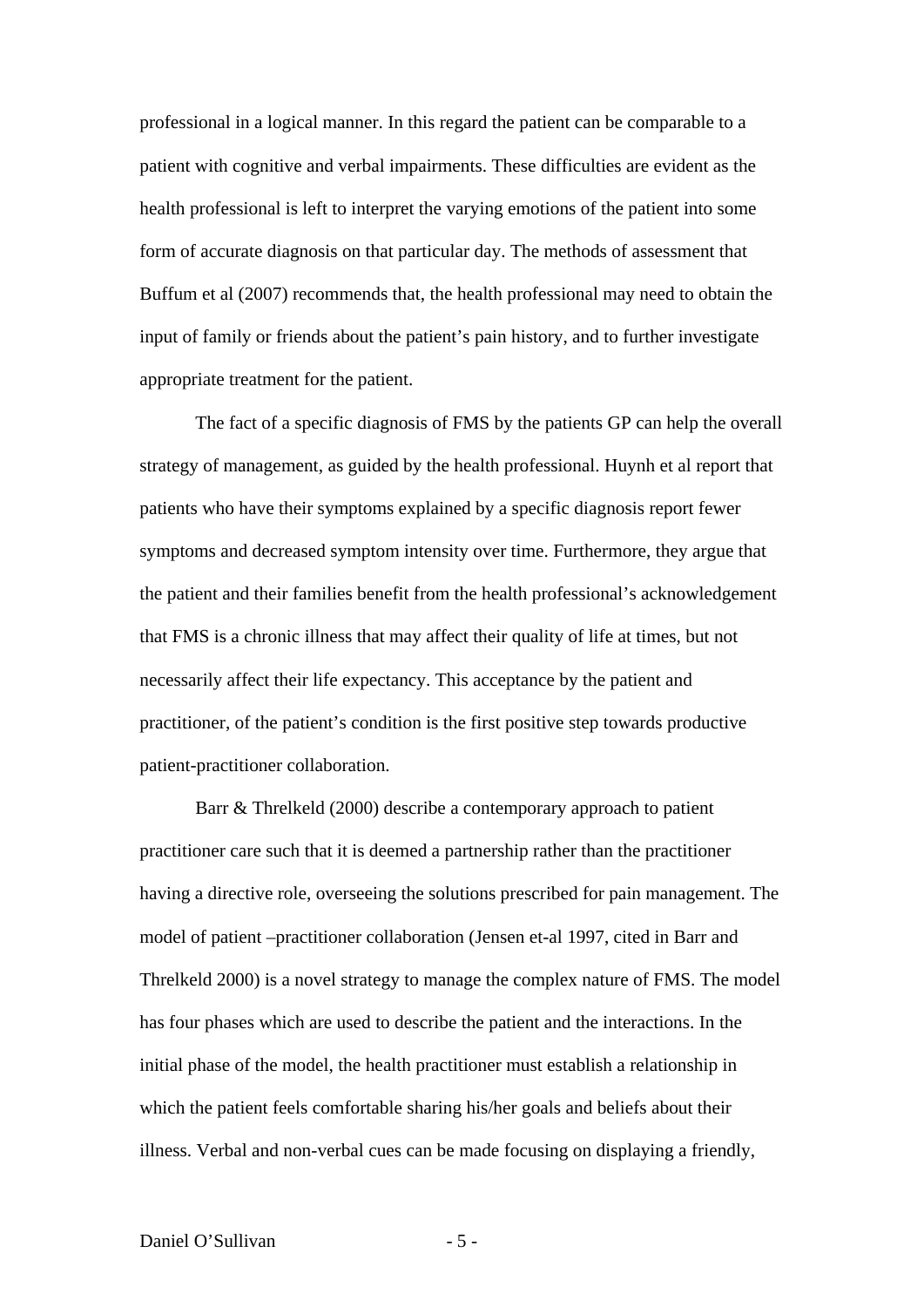warm open posture. In this phase of the model the practitioner would take a full medical history as well as listen to and acknowledge the patients concerns about future treatment to further enhance the establishment of the therapeutic relationship.

In addition to the physical examination of the FMS patient, the practitioner must focus on learning the patient's beliefs and behaviours related to their condition and their attitude towards past and future treatments. This is phase two of the model. In my experience FMS patients believe that they cannot exercise at all due to pain, and most of them have had negative experiences with past treatments. Huynh et al suggest that nonpharmacological therapy is initially preferred in the management of FMS patients. Exercise graded to the threshold of patients pain and fatigue promotes adherence. FMS patients must be informed and led to accept that improvement may take many months and symptoms may worsen at times, but overall the symptoms will reduce as the months' progress.

In the third phase of the process, practitioners are required to prescribe specifically tailored treatment for the chronic illness (Stewart et al 1995 cited in Barr and Threlkeld 2002). In many acute practices FMS patients are treated as a homogeneous group indicating all patients have the same symptoms and react in a similar nature to those symptoms. Turk and Flor (1989) argue that FMS patients are a heterogenous group of people who differ in important variables such as mood, presenting symptoms and adaptation to symptoms. The strategy here is for the health professional to foster mutual goal-setting and to negotiate the preferred interventions, in light of the variable nature of treatment effectiveness. Treatment options could include exercise therapy, massage therapy, aquatic therapy, counselling, acupuncture and so forth. The process of negotiation also affirms that the patient holds the power for recovery. In the final phase of care, there must be adequate intervention and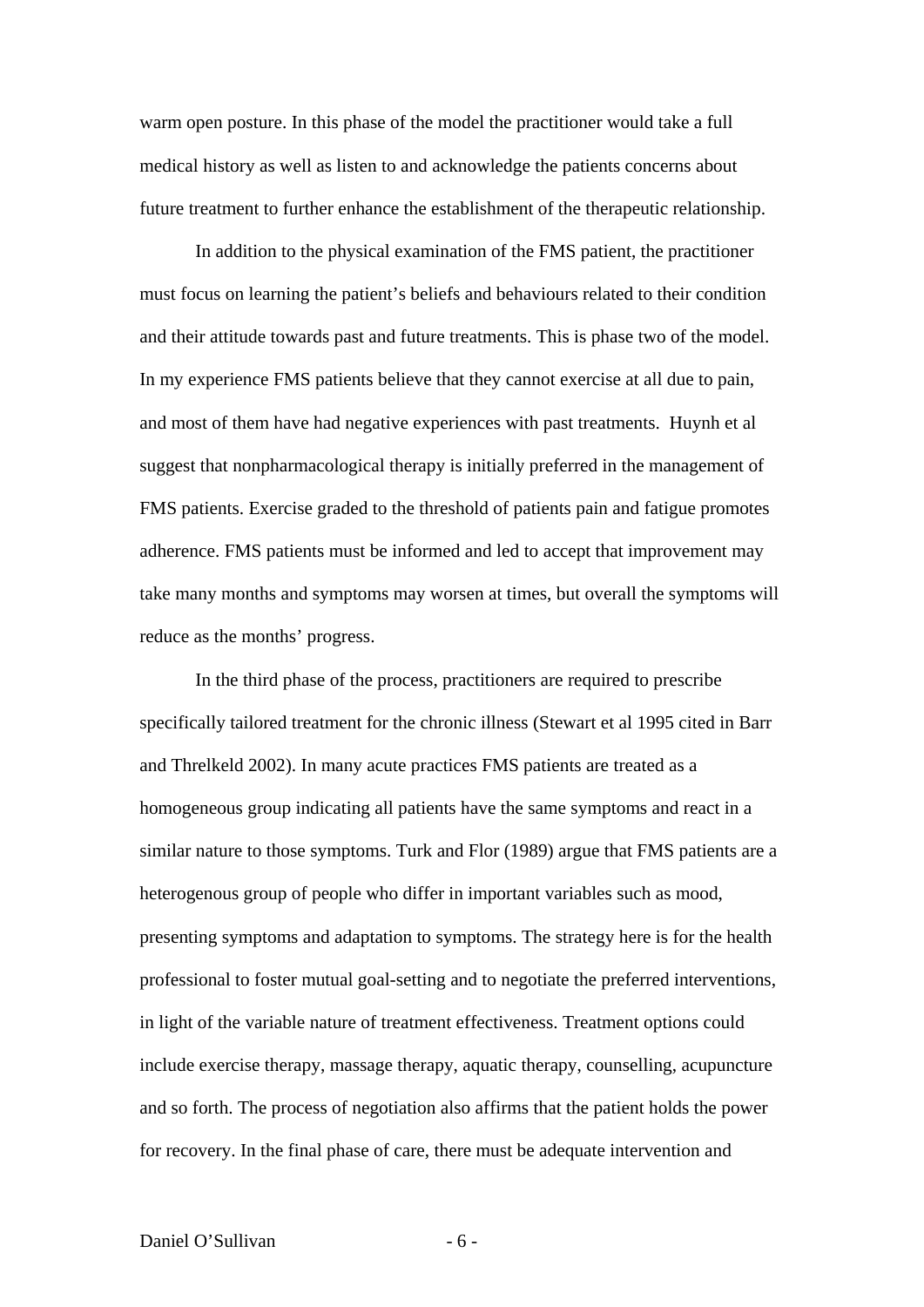follow up to the exercise program or treatment. The practitioner must provide proper instruction and identify barriers to patient's adherence. The patient must also be honest in their participation of a programme and report and explore reasons for lack of participation (Barr and Threlkeld 2002). An exercise contract is an effective way for both the patient and practitioner to agree to the required therapy. Follow up appointments should address the concerns of both parties including reducing the barriers to treatment or exercise adherence.

FMS is a complex illness in which patients often struggle to establish legitimacy and creditability of their symptoms. Due to the varying nature of the symptoms, health professionals can easily misinterpret the patient's mood reaction to the presenting symptoms. Many general practitioners still fail to recognise that it is a chronic pain syndrome to which no one single treatment will reliably control the symptoms. Patients without a multi-component treatment regime will be frustrated by continual failure of one off treatments. Acceptance of the condition, by the patient's health care professional, and the belief that the patient can control the symptoms are positive steps toward rehabilitation.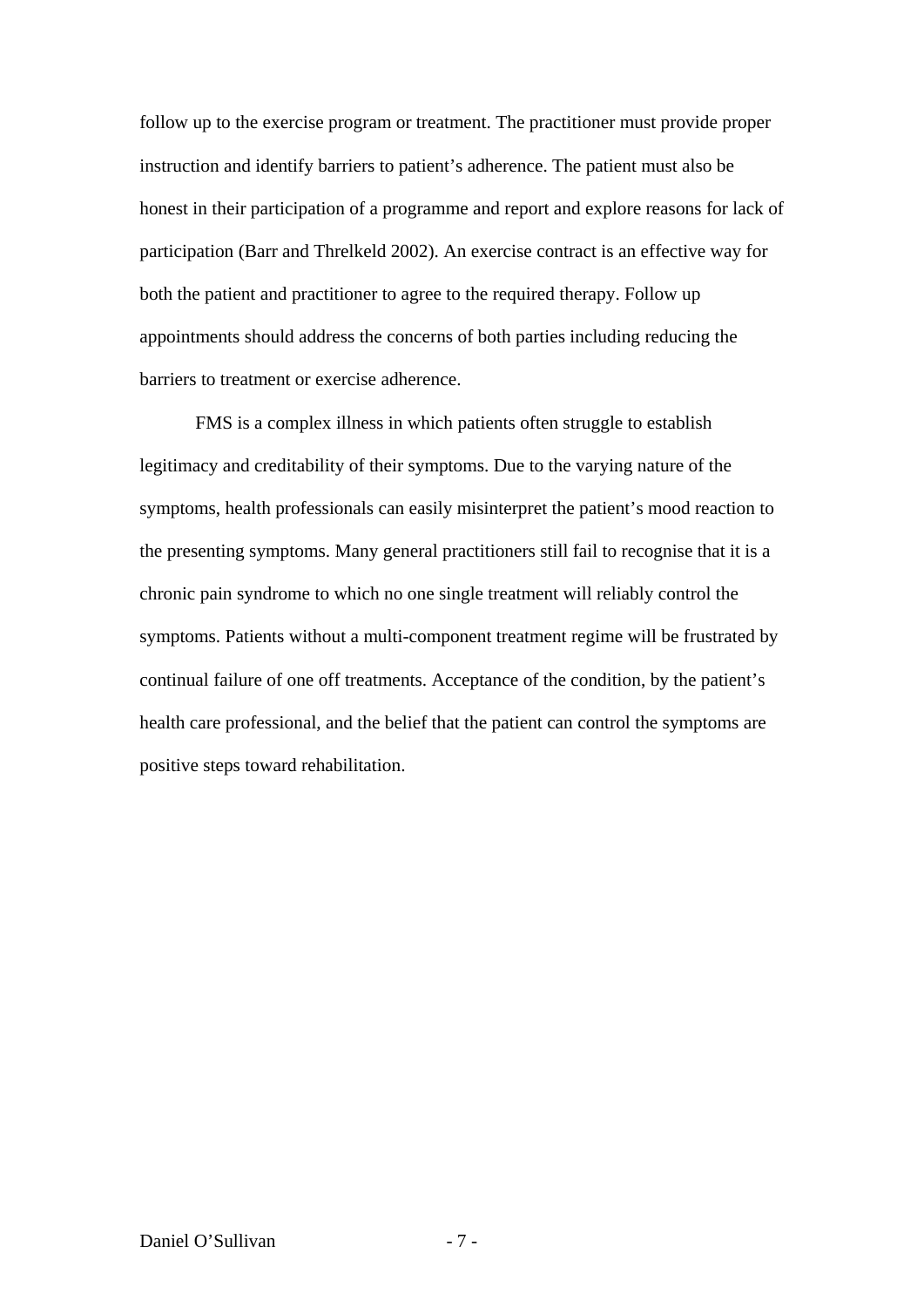## References

- Barr, J., & Threlkeld, J.A. (2002). Patient-practitioner collaboration in clinical decision-making. *Physiotherapy Research International, 5,* 254-260.
- Bowman, G. S. (2001). Emotions and illness. *Journal of Advanced Nursing*, 34(2), 256-263.
- Buffum, M.D., Hutt, E., Chang, V.T., Craine, M.H., & Snow, L.A. (2007). Cognitive impairment and pain management: Review of issues and challenges. *Journal of Rehabilitation Research and Development, 44*, 315-330
- Henningsen P, Zimmermann T, Sattel H. (2003) Medically unexplained physical symptoms, anxiety, and depression: a meta-analytic review. *Psychosomatic Medicine*, 65,528–33.
- Henriksson CM, Liedberg GM, Gerdle B. (2005) Women with fibromyalgia: work and rehabilitation. *Disability Rehabilitation*; 27, 685–94.
- Hughes (2006) Physical and psychological Variables that Influence Pain in Patients With Fibromyalgia, *Orthopaedic Nursing*, 25, 2 112-119.
- Huynh C.N, Yanni L.,Morgan L.A. (2008) *Journal of Women's Health,* Volume 17, Number 8.
- Jensen GM, Lorish C,Shepard KF (1997). Understanding patient receptivity to change: teaching for treatment adherence. In: KF Shepard, GM Jensen (eds). *Handbook of Teaching for Physical Therapists*. Boston, MA: Butterworth Heinemann, 241–269.
- Netter P, Hennig J. (1998) The fibromyalgia syndrome as a manifestation of neuroticism? *Z Rheumatol*, 57 (suppl 2), 105-8.
- Schliefer S.J, Macari-Hinson M.M, Coyle D.A, Slater W.R, Khan M, Gorlin R., & Zucker H.D. (1989) The nature and course of depression following myocardial infarction. *Archives of Internal Medicine* 149, 1785-1789.
- Shapiro B. (2003) Building Bridges between body and mind: the analysis of an adolescent with paralysing chronic pain*. International Journal Psychoanalytic*, 84, 547-61.
- Stewart M, Brown J, Weston W. (1995) *Patient-centred Medicine: Transforming the Clinical Method*. Thousand Oaks, CA: Sage.
- Thieme K, Turk DC, Flor H. (2004) Comorbid depression and anxiety in fibromyalgia syndrome: relationship to somatic and psychosocial variables. *Psychosomatic Medicine*, 66, 837-844.
- Turk D.C, Flor H. (1989) Primary Fibromyalgia > Tender Points: towards a multiaxial taxonomy. *Journal of Rheumatology*, 16, 80-86.